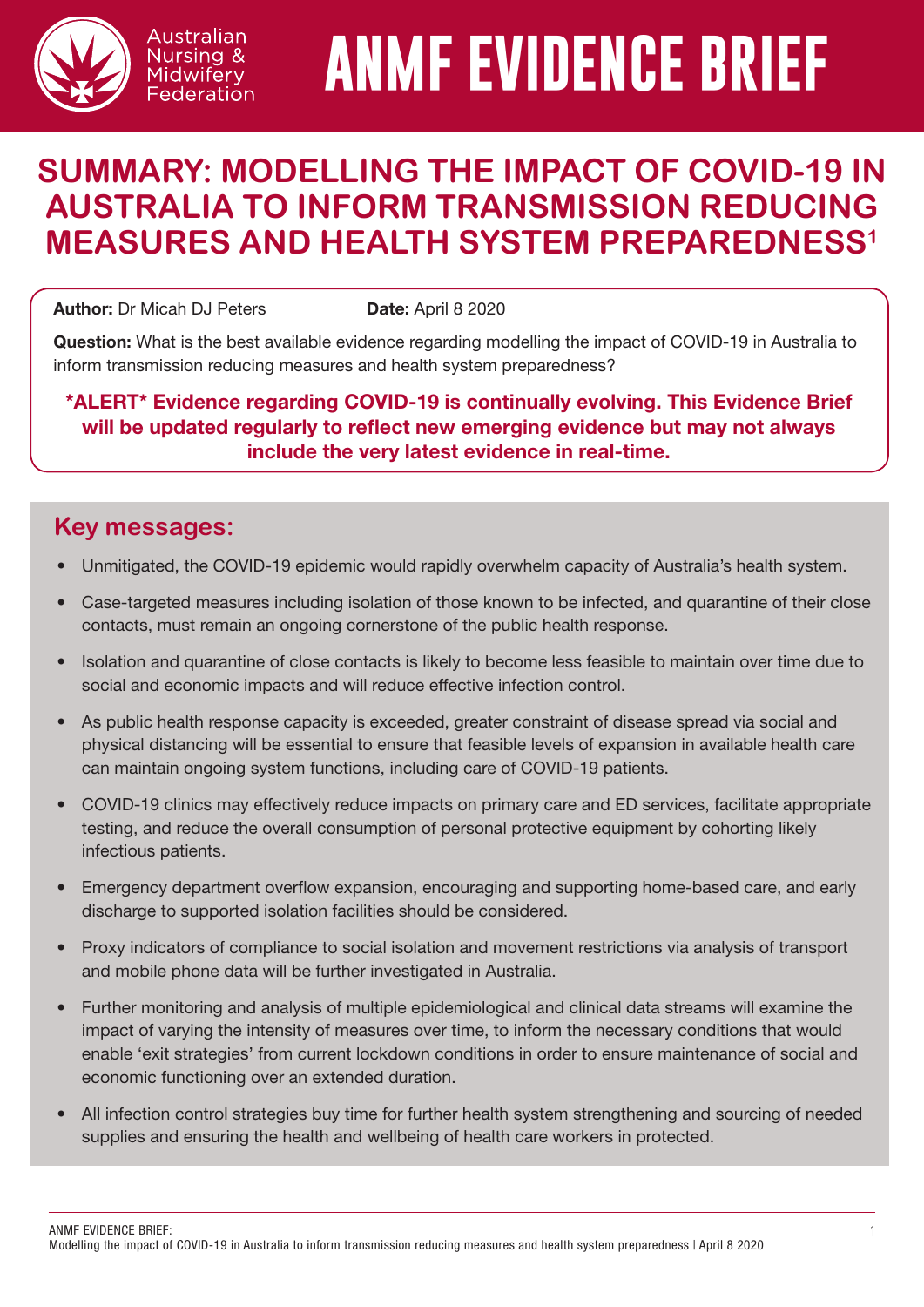## **Summary**

Background: COVID-19 (from 'severe acute respiratory syndrome coronavirus 2' (or 'SARS-CoV-2') is a newly discovered (novel) corona virus first identified in Wuhan, Hubei province, China in 2019 as the cause of a cluster of pneumonia cases.<sup>2</sup> Coronaviruses are similar to a number of human and animal pathogens including some of those which cause the common cold as well as more serious illnesses including severe acute respiratory syndrome (SARS/ SARS-CoV-1) and Middle East respiratory syndrome (MERS). Since discovery, COVID-19 has spread to many countries and was declared a pandemic by the World Health Organization (WHO) on 30 January 2020.<sup>3</sup> The first cases of COVID-19 were reported in Australia in late January with rapid increases in the number of cases over February into March particularly in some local areas especially in New South Wales (NSW).<sup>4</sup> Since the broad adoption of isolation and containment measures, the reported number of new cases has begun to slow.4 The notion of 'flattening the curve' has emerged and refers to measures aimed at slowing the infection rate, protracting the emergence of new cases, and reducing the risk of a sharp spike of cases that would likely overwhelm the capacity of the existing health system resulting in considerable and widespread morbidity and mortality both due to COVID-19 infection and other causes.<sup>5</sup>

This Evidence Brief is a summary of the Australian COVID-19 modelling study authored by researchers at the Doherty Institute.<sup>1</sup> This modelling is based on preparedness scenarios to inform planning and aims to informs the Commonwealth Government's public health response actions taken to slow the spread and prepare the health system.

## **Methods**

#### Disease transmission model

- Assumed reproduction number  $(R_0)$  of 2.53.
- Case doubling time of 6.4 days.
- Potential for pre-symptomatic transmission was assumed within 48 hours prior to symptom onset.
- The proportion of all infections severe enough to require hospitalisation modelled to be between 4.3 and 8.6 percent where requirement for critical care increases steeply with age.
- Distributions of mild cases presenting to primary care modelled to range from 30-45 percent at the lower range of the 'severe' spectrum, to 50-75 percent for the most extreme case.
- Cases not presenting to the health system were assumed 'undetected' and included those with mild or no symptoms.

#### Case-targeted public health interventions

- Cases isolated at the point of diagnosis (assumed 48 hours after symptom onset), limiting the effective infectious period and reducing infectiousness by 80 percent.
- Targeted quarantine of close contacts was implemented with a fixed number of temporary 'contacts' for each new infectious case.
- Most contacts assumed to remain uninfected and return to their original 'non-contact' status within 72 hours.
- 80 percent of identified contacts assumed to adhere to quarantine measures.
- Overall infectiousness of truly exposed and infected contacts was modelled to be halved by quarantine.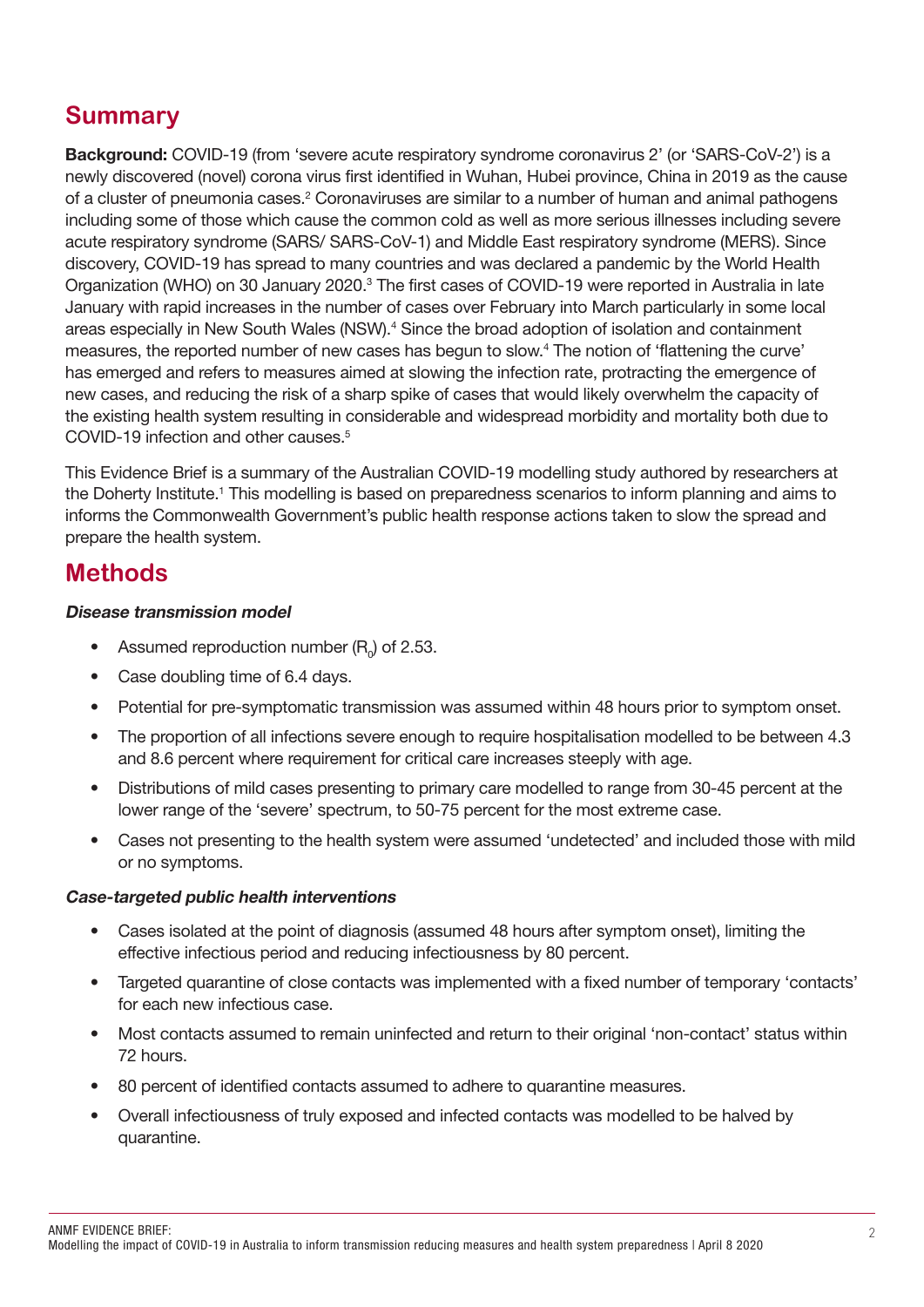#### Clinical pathway model

- Half of available consulting and admission capacity across all sectors and services modelled to be available to COVID-19 patients.
- Mild cases modelled to present to primary care until capacity is exceeded.
- Severe cases modelled to access the hospital system through ED and triaged from there to a ward or ICU bed according to need, if available.
- Assumption that 60 percent of all infections requiring ICU admission occur in individuals aged 70 years and over.
- As wards reach capacity, ED ability to triage drops due to bed block resulting in medical assessment being missed for some patients who need care. Some may access primary care.
- Model factors in repeat presentations within and between primary and tertiary care and progression from ward to ICU.

#### Critical care capacity expansion

- Assumption that half of currently available ICU beds would be available to COVID-10 patients.
- Three capacity-expansion scenarios modelled assuming routine models of care for patient triage and assessment within the hospital system:
	- o Total ICU capacity expansion to 150% of baseline, doubling the number of beds available to treat COVID-19 patients (2 x ICU cap).
	- o Total ICU capacity expansion to 200% of baseline, tripling the number of beds available to treat COVID-19 patients (3 x ICU cap).
	- o Total ICU capacity expansion to 300% of baseline, increasing by fivefold the number of beds available to treat COVID-19 patients (5 x ICU cap).
- A theoretical alternative clinical pathway with constraints on bed numbers but double the capacity to assess severe cases presenting to hospital was also considered (COVID-19 clinics).

#### Social distancing measures

- Effectiveness of broad social (e.g. widespread social distancing interventions) and case-focussed measures (e.g. isolation of cases and contacts) of infection control are difficult to assess due to simultaneous implementation.
- Limiting infection spread/R0 by 25 percent (reducing  $R_0$  to 1.9) and 33 percent (reducing  $R_0$  to 1.69) through social distancing was overlaid on existing case-focussed interventions.
- Reproduction number in each scenario further reduced by additional quarantine and isolation measures.
- Simulations assume ongoing application of measures of fixed effectiveness, which is unlikely to be consistently achievable over time.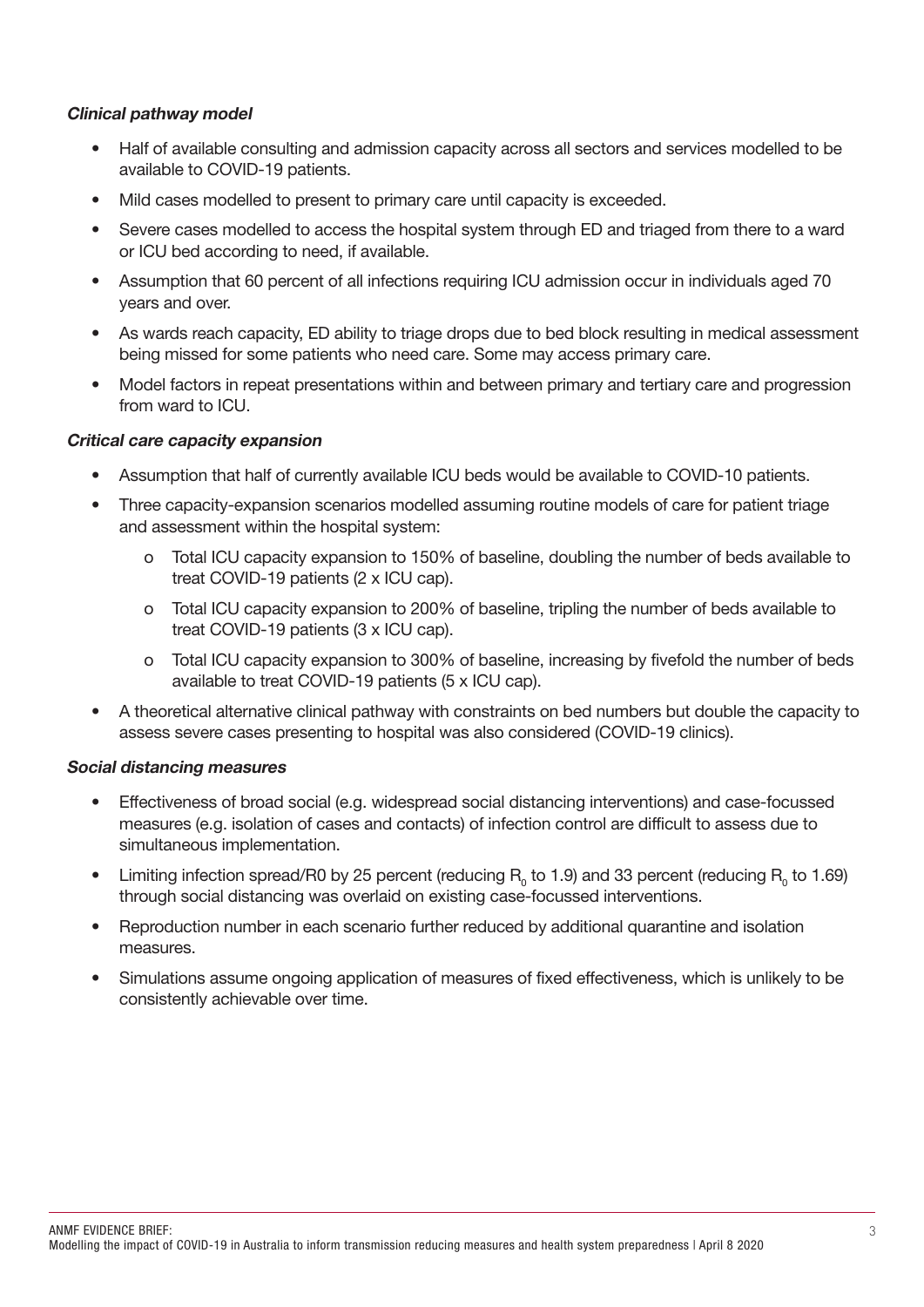## **Findings**

- Unmitigated COVID-19 outbread expected to dramatically exceed the capacity of the Australian health system over a prolonged period.
- Case isolation and contact quarantine alone would be insufficient to keep clinical requirements of COVID-19 cases within plausibly achievable expansion of health system capacity.
- Case isolation and contact quarantine applied at the same level of effective coverage throughout the epidemic can potentially substantially reduce transmission, lower peak incidence, and reduce the total number of cases (flatten the curve).
- Epidemic scenarios with higher clinical severity are likely than lower severity scenarios to be more effectively delayed due to enhanced presentation and identification.
- If mitigated, the epidemic is likely to result in increased utilisation of the healthcare system due to improved capacity to access care.
- Increasing the number of ICU beds available to patients with COVID-19 reduces the period where ICU capacity is anticipated to be exceeded, potentially by over half.
- Quarantine and isolation increases duration of ICU capacity exceedance.
- Unmet care needs remain in both mitigated and unmitigated scenarios.
- Total ICU capacity expansion to 300% of baseline, increasing by fivefold the number of beds available to treat COVID-19 patients (5 x ICU cap) results in dramatic reduction of the period and peak of excess demand and 20-40 percent of people who need critical care receiving it.
- True requirement for services not accurately reflected by the model due to blocks in assessment pathways resulting from ED and ward overload are an upstream constraint on incident ICU admissions.
- The COVID-19 clinic scenario results in high levels of unmet clinical need for both ward and critical care beds given baseline bed capacity.
- If ICU beds available to COVID-19 patients are doubled, between 10 and 30 percent of those who require critical care receive it.
- The duration of ICU exceedance remains substantial in the case of transmission reduction of 25 percent via distancing measures, but this exceedance is far less degree than if following case targeted strategies only.
- Transmission reduction of 33 percent makes treatment of all cases achievable in the majority of simulations if three to fivefold ICU bed capacity can be achieved.

## **Limitations**

- Uncertainties regarding COVID-19's disease pyramid.
- Lack of evidence regarding determinants of disease severity.
- Assumption that half of available bed capacity is available for COVID-19 patients.
- Lack of factoring in of health workforce absenteeism and availability.
- Lack of factoring in of medical resource supply shortages